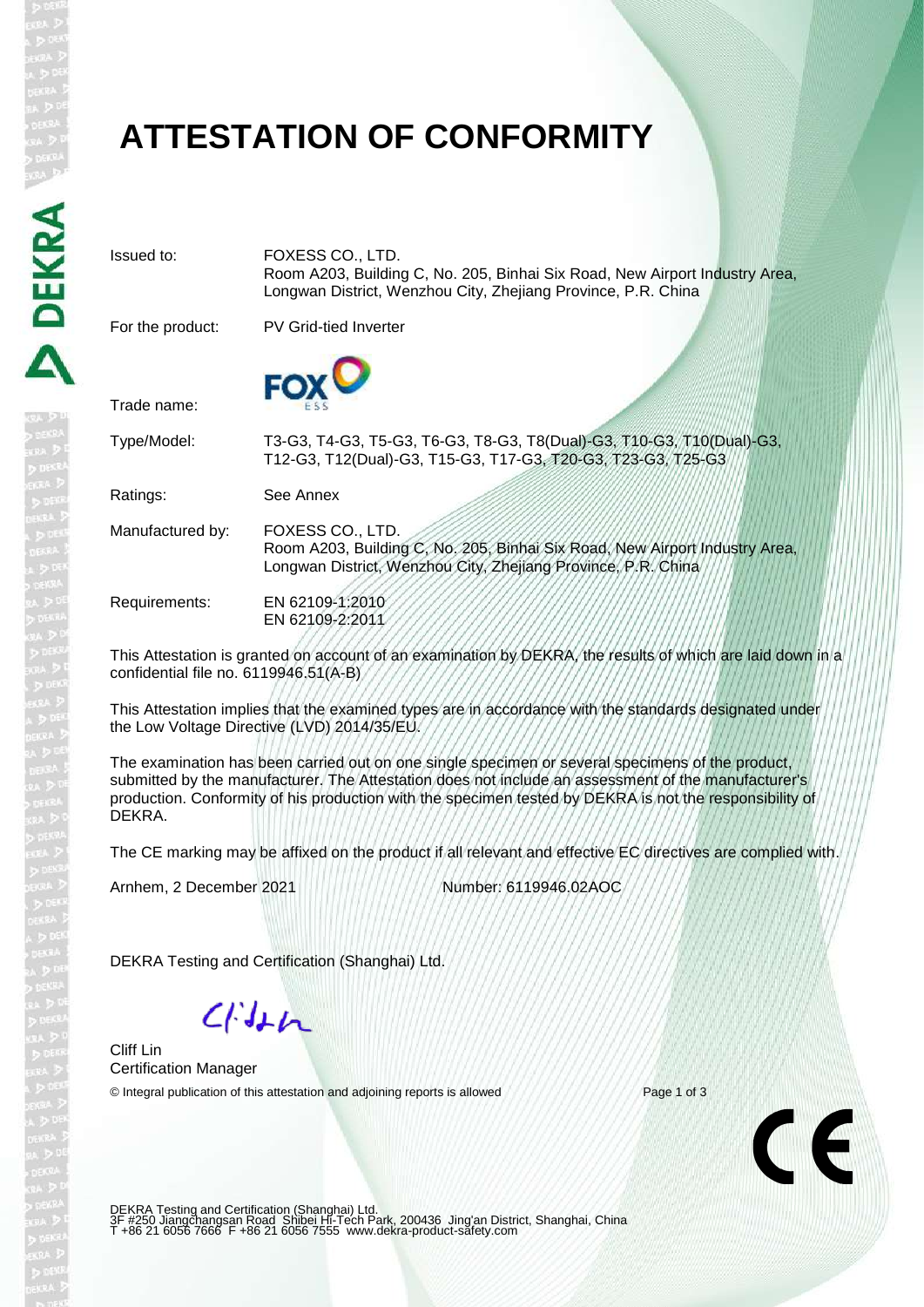# **Annex to 6119946.02AOC**



# **Ratings of the test product:**

Operating temperature range: - 25°C to + 60°C Protective class: I Ingress protection rating: IP65 Power factor range (adjustable): 0.8 leading…0.8 lagging

# T3-G3:

PV input: Max. 1100 Vdc, MPPT voltage range: 140-1000 Vdc, max 14 A /14 A, Isc PV: 18.2 A/18.2 A Output: 3/N/PE, 230/400 Vac, 50/60 Hz, rated apparent power 3000VA, max apparent power 3300 VA, rated 4.3 A, max 4.8 A

## T4-G3:

PV input: Max. 1100 Vdc, MPPT voltage range: 140-1000 Vdc, max 14 A /14 A, Isc PV: 18.2 A/18.2 A Output: 3/N/PE, 230/400 Vac, 50/60 Hz, rated apparent power 4000VA, max apparent power 4400 VA, rated 5.8 A, max 6.4 A

## T5-G3:

PV input: Max. 1100 Vdc, MPPT voltage range: 140-1000 Vdc, max 14 A /14 A, Isc PV: 18.2 A/18.2 A Output: 3/N/PE, 230/400 Vac, 50/60 Hz, rated apparent power 5000VA, max apparent power 5500 VA, rated 7.2 A, max 8.0 A

## T6-G3:

PV input: Max. 1100 Vdc, MPPT voltage range: 140-1000 Vdc, max 14 A /14 A, Isc PV: 18.2 A/18.2 A Output: 3/N/PE, 230/400 Vac, 50/60 Hz, rated apparent power 6000VA, max apparent power 6600 VA, rated 8.7 A, max 9.6 A

## T8-G3:

PV input: Max. 1100 Vdc, MPPT voltage range: 140-1000 Vdc, max 14 A /14 A, Isc PV: 18.2 A/18.2 A Output: 3/N/PE, 230/400 Vac, 50/60 Hz, rated apparent power 8000VA, max apparent power 8800 VA, rated 11.6 A, max 12.8 A

#### T8(Dual)-G3:

PV input: Max. 1100 Vdc, MPPT voltage range: 140-1000 Vdc, max 28 A /28 A, Isc PV: 36.4 A/36.4 A Output: 3/N/PE, 230/400 Vac, 50/60 Hz, rated apparent power 8000VA, max apparent power 8800 VA, rated 11.6 A, max 12.8 A

#### T10-G3:

PV input: Max. 1100 Vdc, MPPT voltage range: 140-1000 Vdc, max 14 A /14 A, Isc PV: 18.2 A/18.2 A Output: 3/N/PE, 230/400 Vac, 50/60 Hz, rated apparent power 10000VA, max apparent power 11000 VA, rated 14.5 A, max 15.9 A

#### T10(Dual)-G3:

PV input: Max. 1100 Vdc, MPPT voltage range: 140-1000 Vdc, max 28 A /28 A, Isc PV: 36.4 A/36.4 A Output: 3/N/PE, 230/400 Vac, 50/60 Hz, rated apparent power 10000VA, max apparent power 11000 VA, rated 14.5 A, max 15.9 A